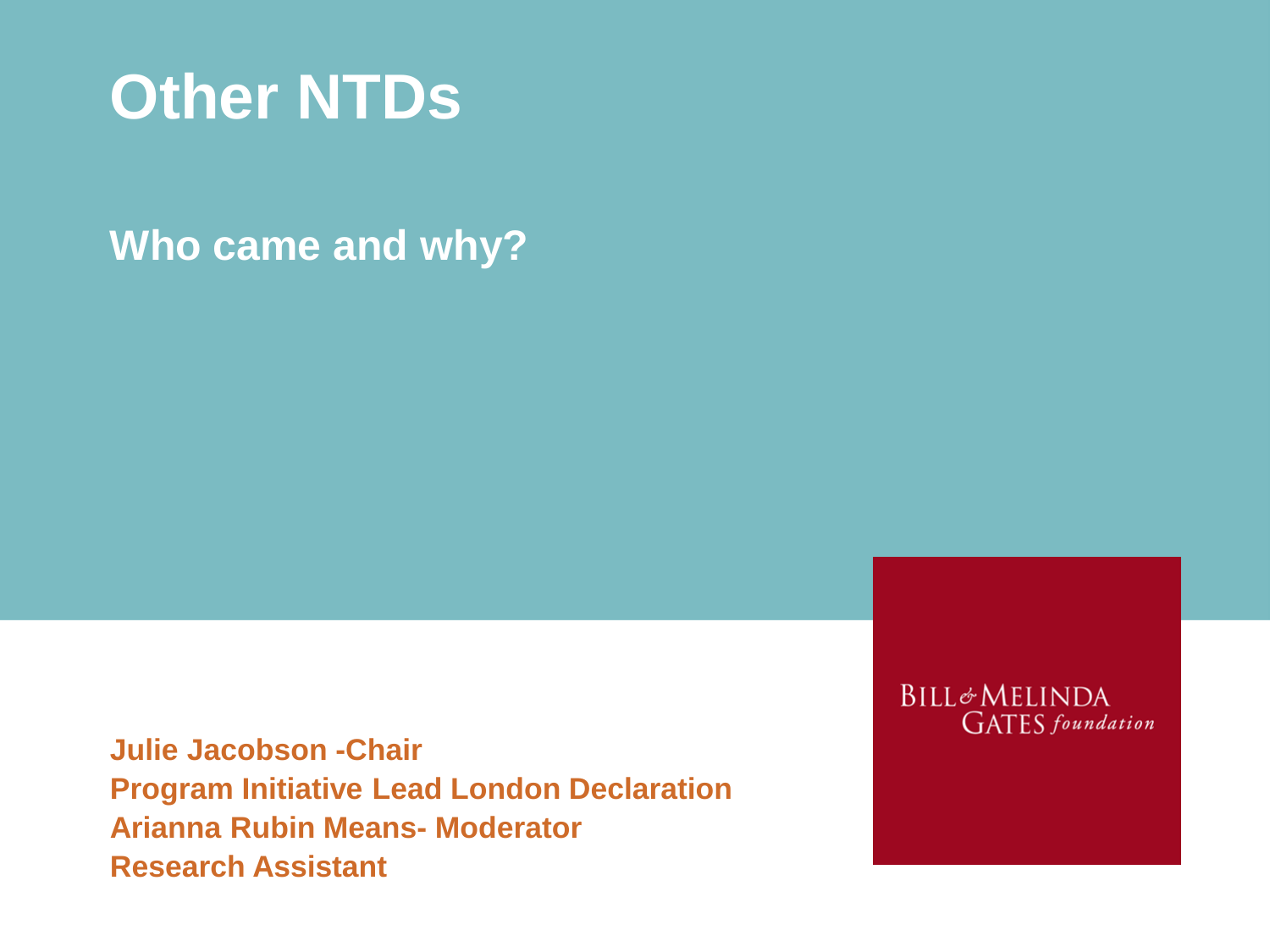### **PCT/MDA is a key component of NTD programs**





|                                                                                                                                                                 | <b>MDA</b>                                                                                          |                                                           |                                                                                    |  |  |  |
|-----------------------------------------------------------------------------------------------------------------------------------------------------------------|-----------------------------------------------------------------------------------------------------|-----------------------------------------------------------|------------------------------------------------------------------------------------|--|--|--|
| <b>Strategic planning &amp;</b><br>mapping                                                                                                                      | <b>Training, logistics &amp;</b><br>health education                                                | <b>Drug distribution</b><br>(community & school)          | <b>Monitoring &amp;</b><br>evaluation                                              |  |  |  |
| $\mathsf{Community}$ $\blacksquare$<br><b>Prevalence mapping &amp;</b><br>$\bullet$<br>surveillance<br><b>Touch</b><br>Joint drug applications<br><b>Points</b> | <b>Distributor training</b><br>$\bullet$<br>Drug supply logistics<br><b>Community sensitization</b> | <b>Coordinated distribution</b><br><b>MDA</b> supervision | <b>Collect coverage data &amp;</b><br>surveillance<br>• Drug inventory & reporting |  |  |  |
|                                                                                                                                                                 |                                                                                                     |                                                           |                                                                                    |  |  |  |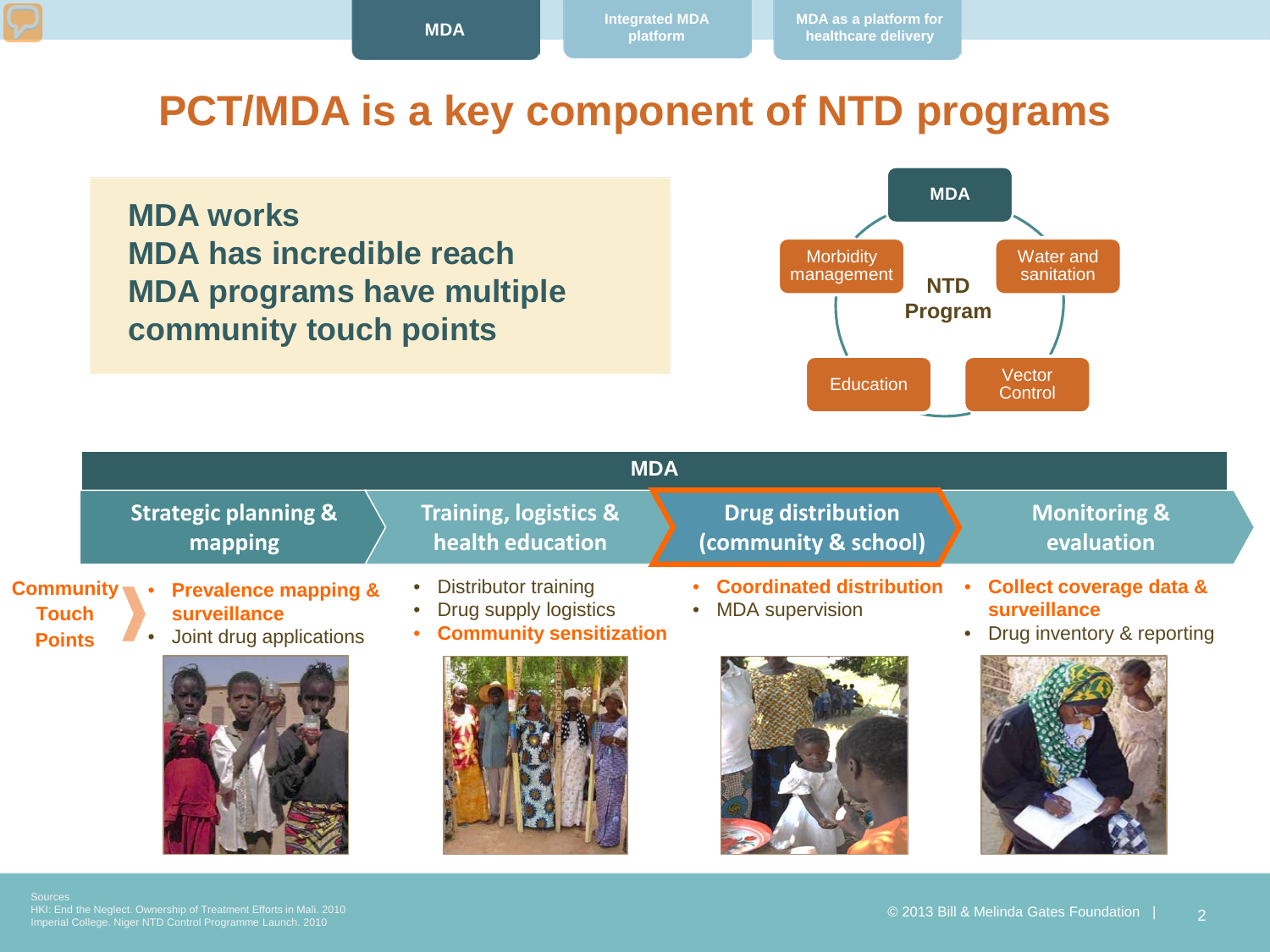### **Integrating MDAs makes the most of limited resources: increasing coverage and decreasing cost**

#### Mali more than doubled coverage after integration, with substantial LF scale-up



#### **Nigeria experienced 41% cost reduction** after integration and increased treatments

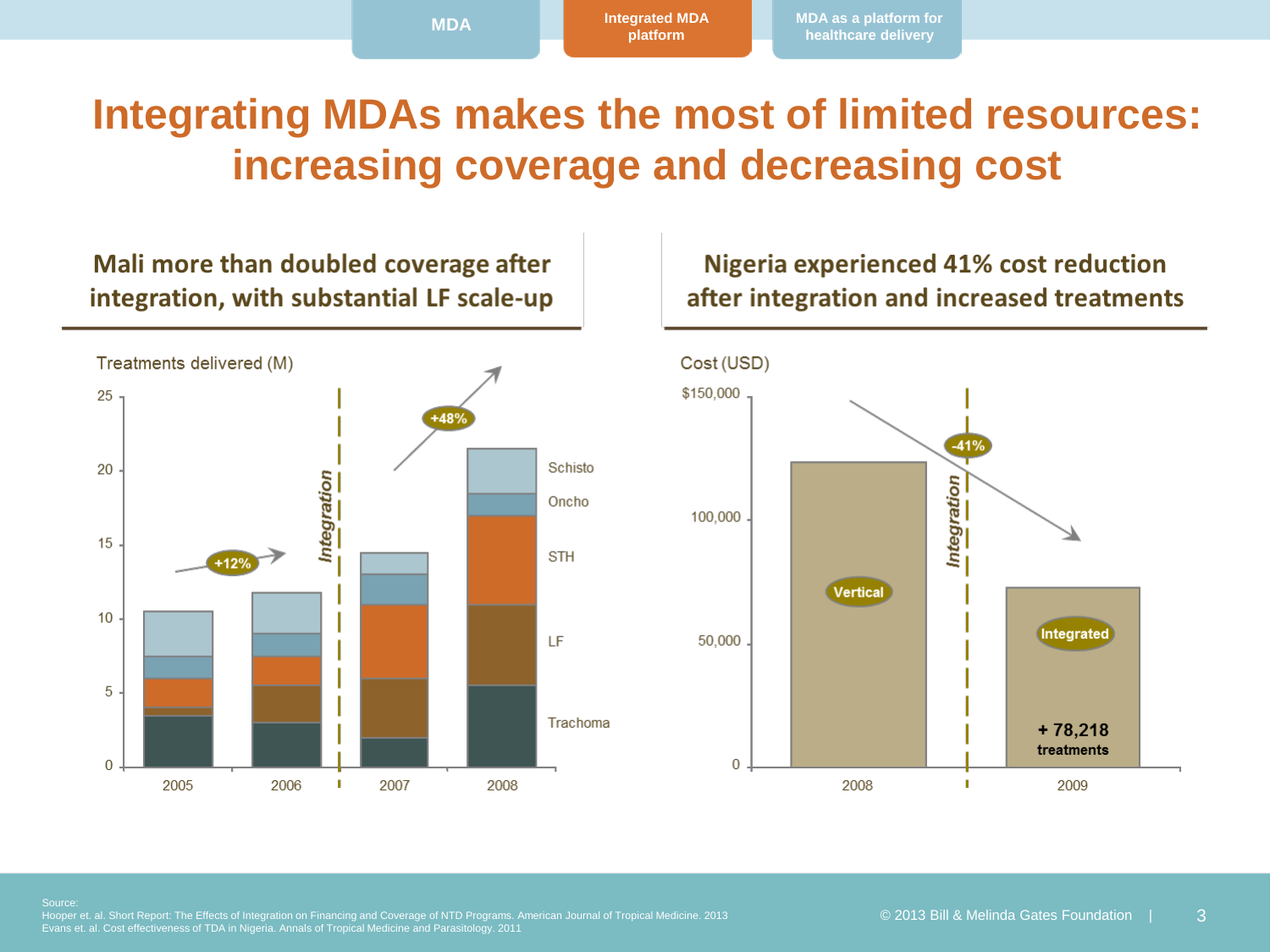**MDA Integrated MDA** 

**MDA as a platform for healthcare delivery**

### **Opportunities exist to leverage MDA platforms with other community-based interventions**

**platform**

#### **Recipients of MDA have multiple needs**

In addition to a person **at risk for multiple NTDs** a woman may be a…



member of a population **without access to clean water or sanitation infrastructure**

other **health risks**  and **concerns like family planning**

**NTD-MDA programs offer…**

- **Broad community participation**
- **Multiple annual community touch points**
- **Broad geographic reach**
- Healthcare access to hard to reach populations
- **Supportive of community empowerment** and development
- **Linkages between healthcare systems** and communities

**These NTD program attributes can be utilized to extend the MDA platform to other healthcare and development initiatives**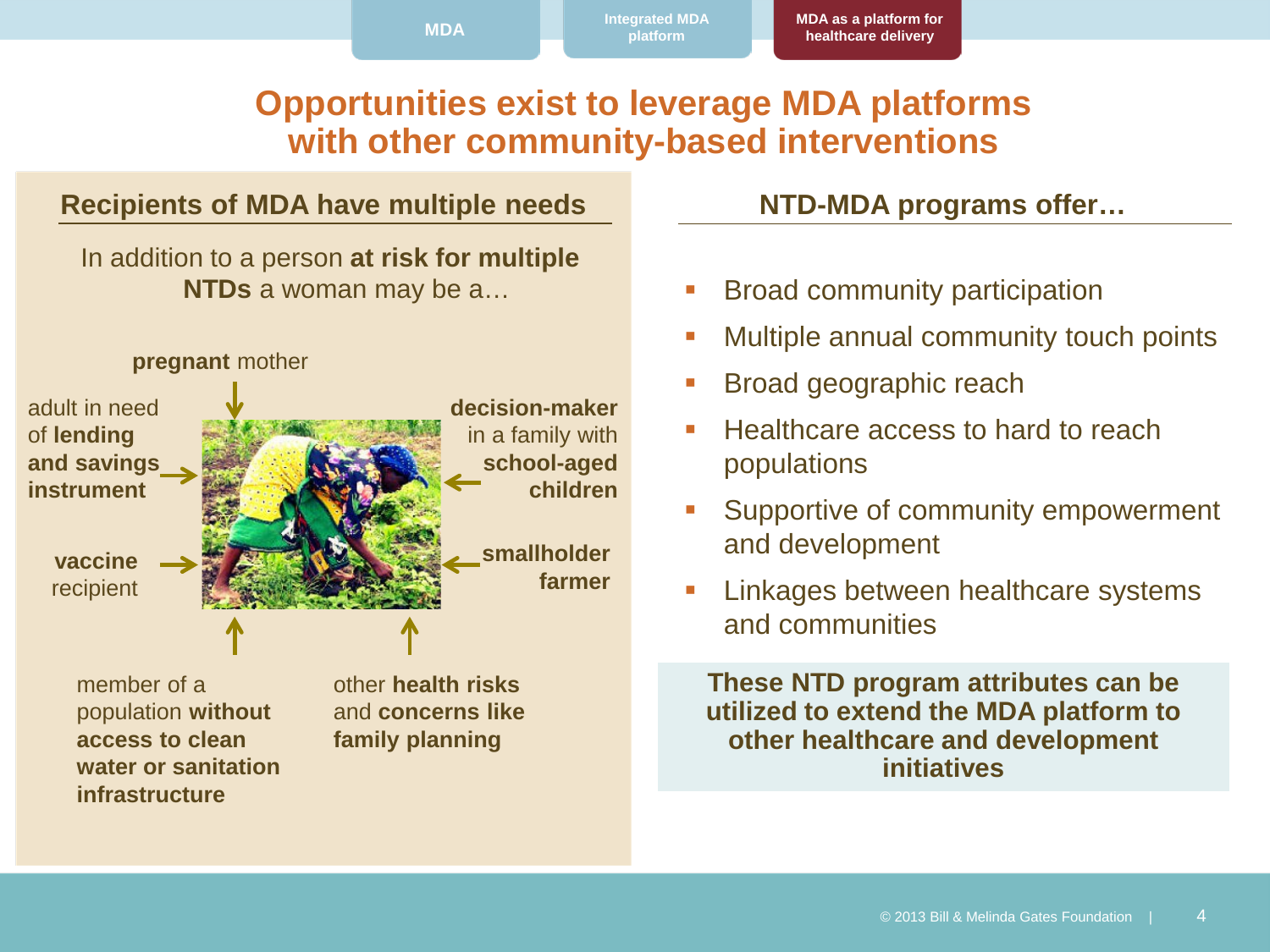# Other NTD AGENDA

**Expanding the PCT/MDA platform for other NTDs potentially using MDA- Panel discussion (30 min)**

**Panel Discussants- Kingsley Asiedu, Fiona Flemming, Antionio Montresor**

- **How can the mass drug administration work with other diseases that may also rely on MDA as part of their strategy? Food borne trematodes, cysticercosis, yaws**
- **What are the opportunities and what are the challenges?**

**Leveraging the PCT/MDA delivery platform for other NTDs- Panel discussion (30 min)**

**Panel Discussants- Gautam Biswas, Gail Davey**

- **Opportunities for test and treat with MDA**
- **Case identification in community outreach (i.e. GW, leprosy, podioconiosis)**
- **Are there opportunities to share case management?**

**Break (20 min)**

**NTD links with other diseases- panel discussion- case discussion: malaria and NTDs (30 min)**

**Panel Discussants- Aryc Mosher, Frank Richards, Teshome Gebre**

- **What are the program elements that are in common**
- **Potential MDA with malaria and how that may fit with NTDs**
- **Vector control integration, is there more to do?**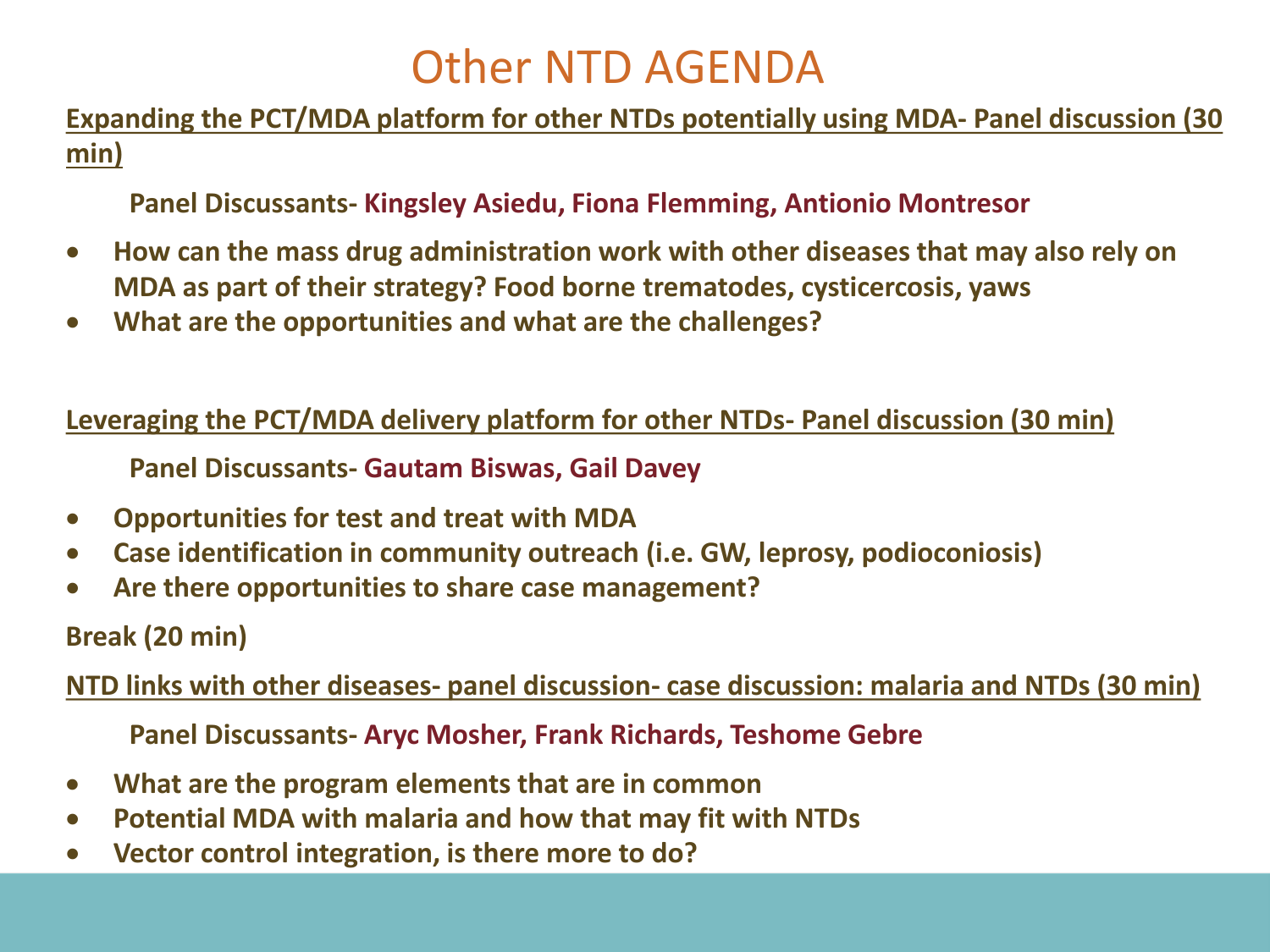**(1) There are many potential cross-drug synergies. We need to measure impact more broadly in order to fully understand the impact of ongoing MDA. Baseline and monitoring data are essential.** 

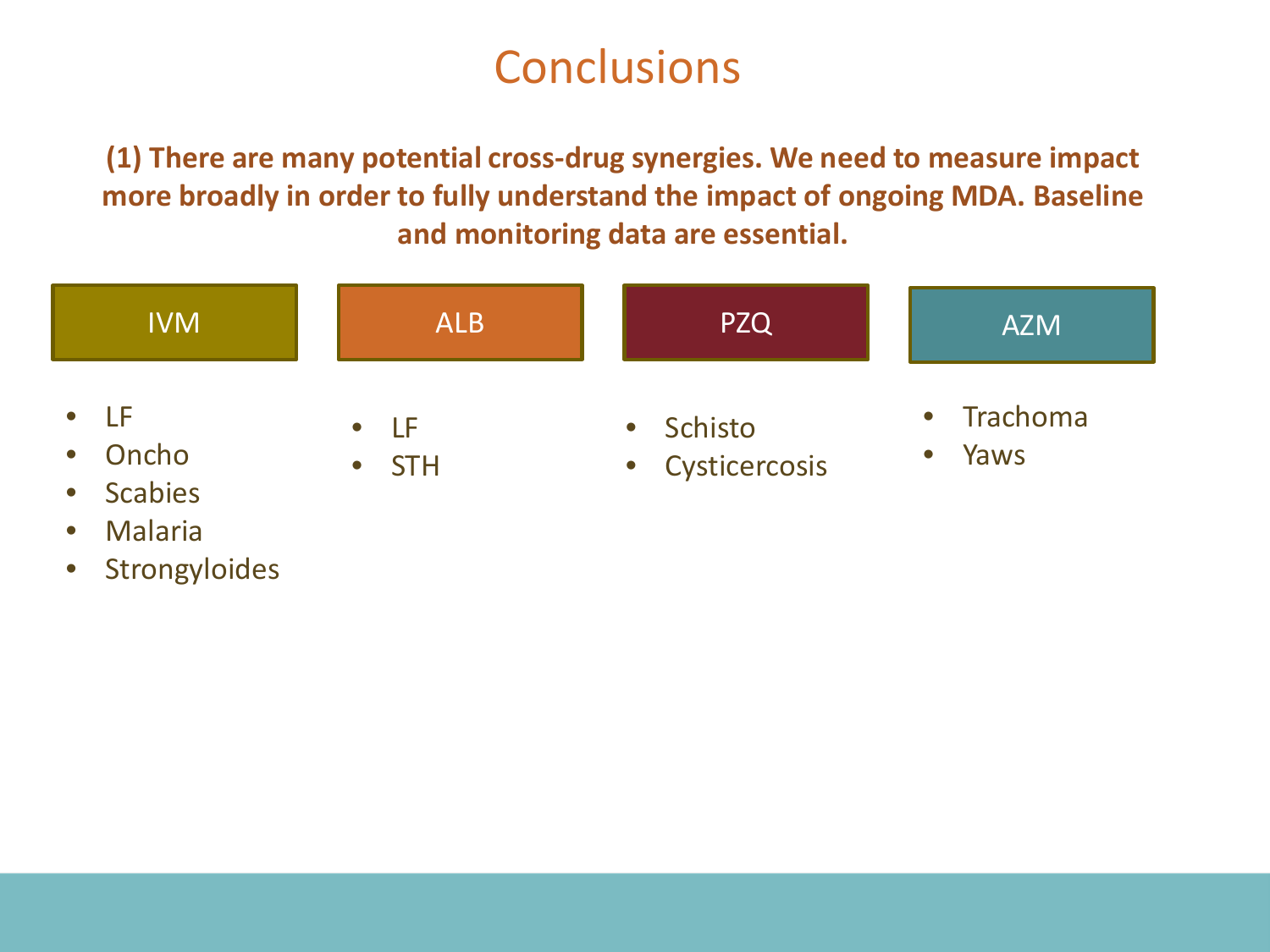### **(2) Consider epidemiologic and programmatic assets of NTD and non-NTD programs.**

### *Illustrative example of NTD and malaria synergies*

|                             | <b>NTD</b><br><b>Relevant (LF)</b> | <b>Malaria relevant</b> | <b>Synergy possible</b> | <b>Integration possible</b> |
|-----------------------------|------------------------------------|-------------------------|-------------------------|-----------------------------|
| <b>Vector control</b>       | Limited                            | Limited                 | <b>Yes</b>              | <b>Yes</b>                  |
| <b>Community-wide tx</b>    | <b>Yes</b>                         | Limited                 | <b>Yes</b>              | Yes                         |
| <b>School-based tx</b>      | Yes                                | <b>No</b>               | <b>Maybe</b>            | <b>Maybe</b>                |
| <b>Targeted MDA</b>         | Limited                            | <b>Yes</b>              | <b>Yes</b>              | Maybe                       |
| <b>M&amp;E: Sentinel</b>    | <b>Yes</b>                         | <b>Yes</b>              | <b>Yes</b>              | Yes                         |
| <b>M&amp;E: Mapping</b>     | <b>Yes</b>                         | <b>Yes</b>              | <b>Yes</b>              | Yes                         |
| <b>M&amp;E: TAS</b>         | <b>Yes</b>                         | <b>No</b>               | <b>Yes</b>              | Yes                         |
| <b>Community engagement</b> | <b>Yes</b>                         | <b>Yes</b>              | <b>Yes</b>              | <b>Yes</b>                  |
| <b>Acute disease tx</b>     | <b>No</b>                          | <b>Yes</b>              | <b>No</b>               | <b>Maybe</b>                |
| <b>IEC</b>                  | <b>Yes</b>                         | <b>Yes</b>              | <b>Yes</b>              | Maybe                       |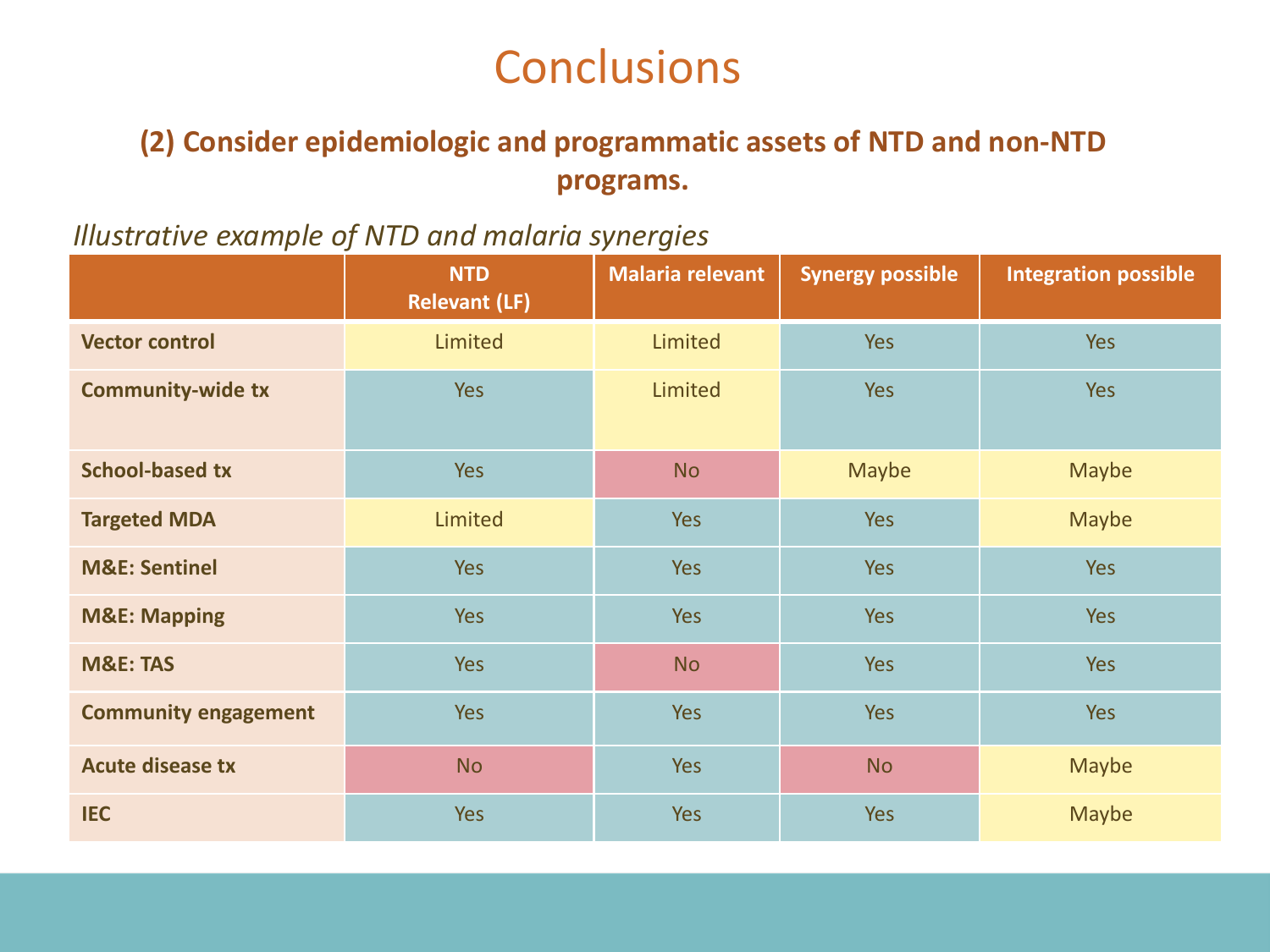**(2) Both IDM and PCT diseases have multiple community touchpoints.** There is a significant opportunity to identify patients with other diseases during MDA, and likewise opportunities for morbidity management to increase PCT coverage

|                                            | <b>MDA</b>                                                                 |                                                                            |                                                      |                                                                         |  |  |
|--------------------------------------------|----------------------------------------------------------------------------|----------------------------------------------------------------------------|------------------------------------------------------|-------------------------------------------------------------------------|--|--|
|                                            | <b>Strategic planning &amp;</b><br>mapping                                 | <b>Training, logistics &amp;</b><br>health education                       | <b>Drug distribution</b><br>(community & school)     | <b>Monitoring &amp;</b><br>evaluation                                   |  |  |
| <b>Community</b><br>Touch<br><b>Points</b> | <b>Prevalence mapping &amp;</b><br>surveillance<br>Joint drug applications | Distributor training<br>Drug supply logistics<br>• Community sensitization | • Coordinated distribution<br><b>MDA</b> supervision | • Collect coverage data &<br>surveillance<br>Drug inventory & reporting |  |  |

**(3) We need to produce the guidelines- and thus the data to inform them- needed to change programmatic activities.** Within these guidelines, we also need to identify the maximum impact of existing tools (such as the dose range of existing drugs, etc.) and the role of new tools (such as diagnostics)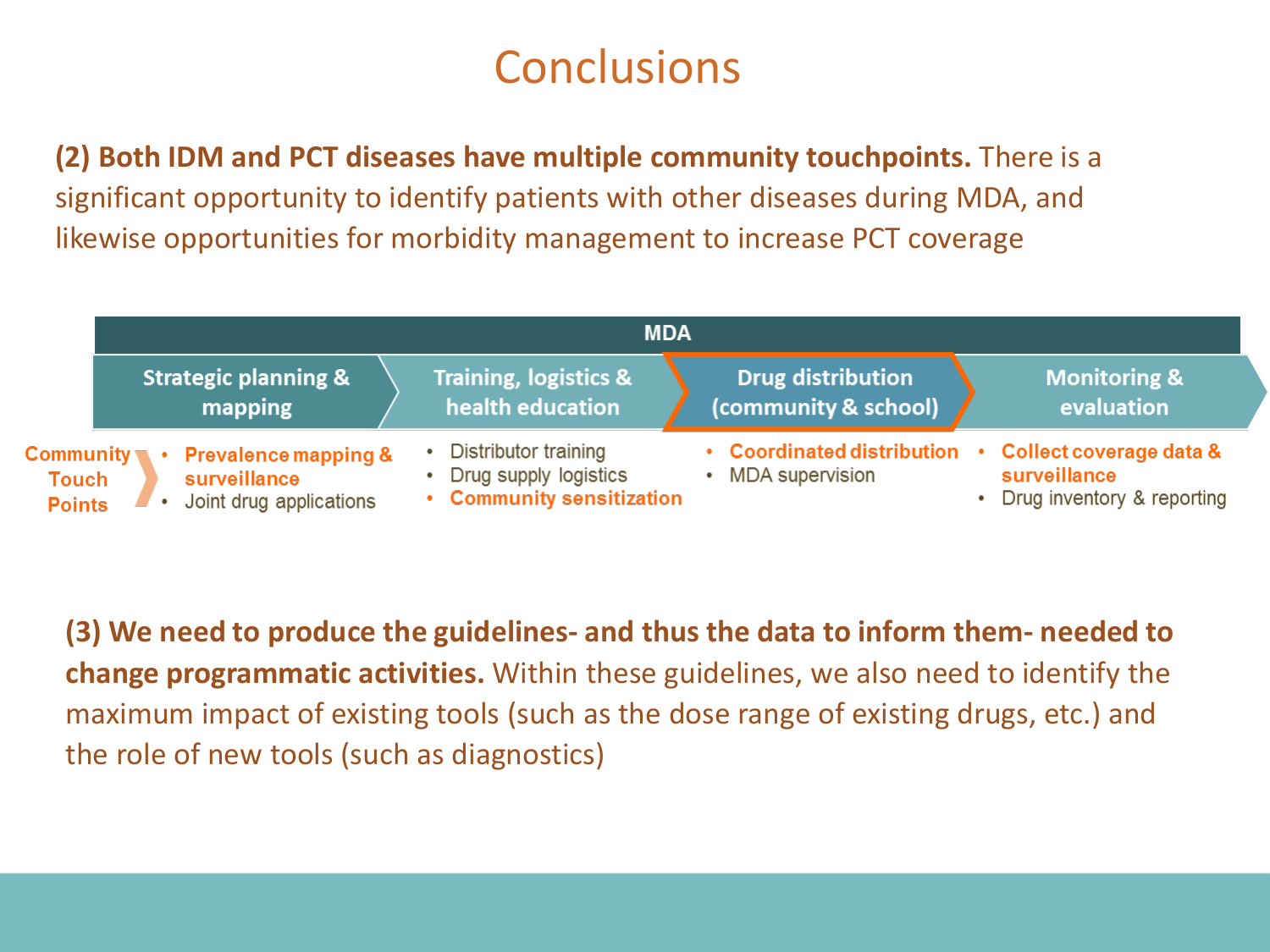**(4) Funding from donors and partners should be flexible so that secondary outcomes on non-PCT NTDs can be collected in studies and programs**

**(5) Sharing resources between groups is difficult so we need to demonstrate the synergies and benefits for multiple diseases (win-win)**



Sources<br>TDR - Community directed interventions for priority health problems in Africa: results of a multicountry study. Bulletin<br>- LEE - MULS: 2009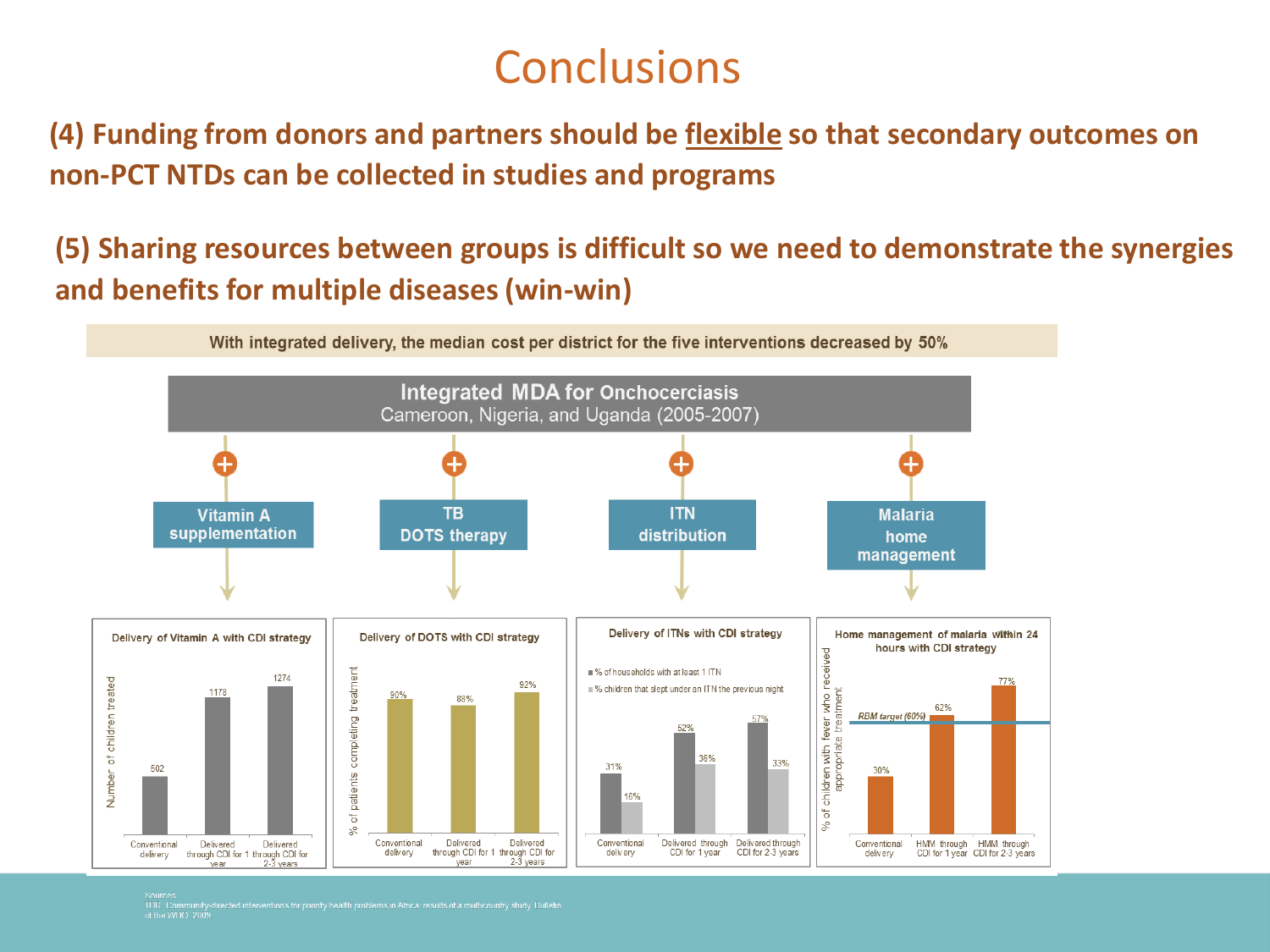### Other opportunities for integration with non-PCT diseases

### **Above all, we should consider WHAT parts of programs to integrate in order to maximize impact; It will differ depending upon epidemiology and context. Examples include:**

- 1. Self-help groups are already used for LF and could also be relevant for leprosy or yaws
- 2. Shoes could be distributed with MDA or WASH campaigns for prevention of podo
- 3. Foot hygiene could be integrated with WASH interventions and hygiene education conducted for trachoma and diarrheal diseases
- 4. Joint morbidity management with joint training for health workers (i.e. joint IDM surgery programs
- 5. MDA also serves as an opportunity for malaria ITN bed checks/surveillance
- 6. We should use current mapping methodologies to identify endpoints for diseases that we don't have as much information on
- 7. Leverage community based and population level malaria surveys for information on other diseases
- 8. Need to integrate WASH indicators into most NTD studies